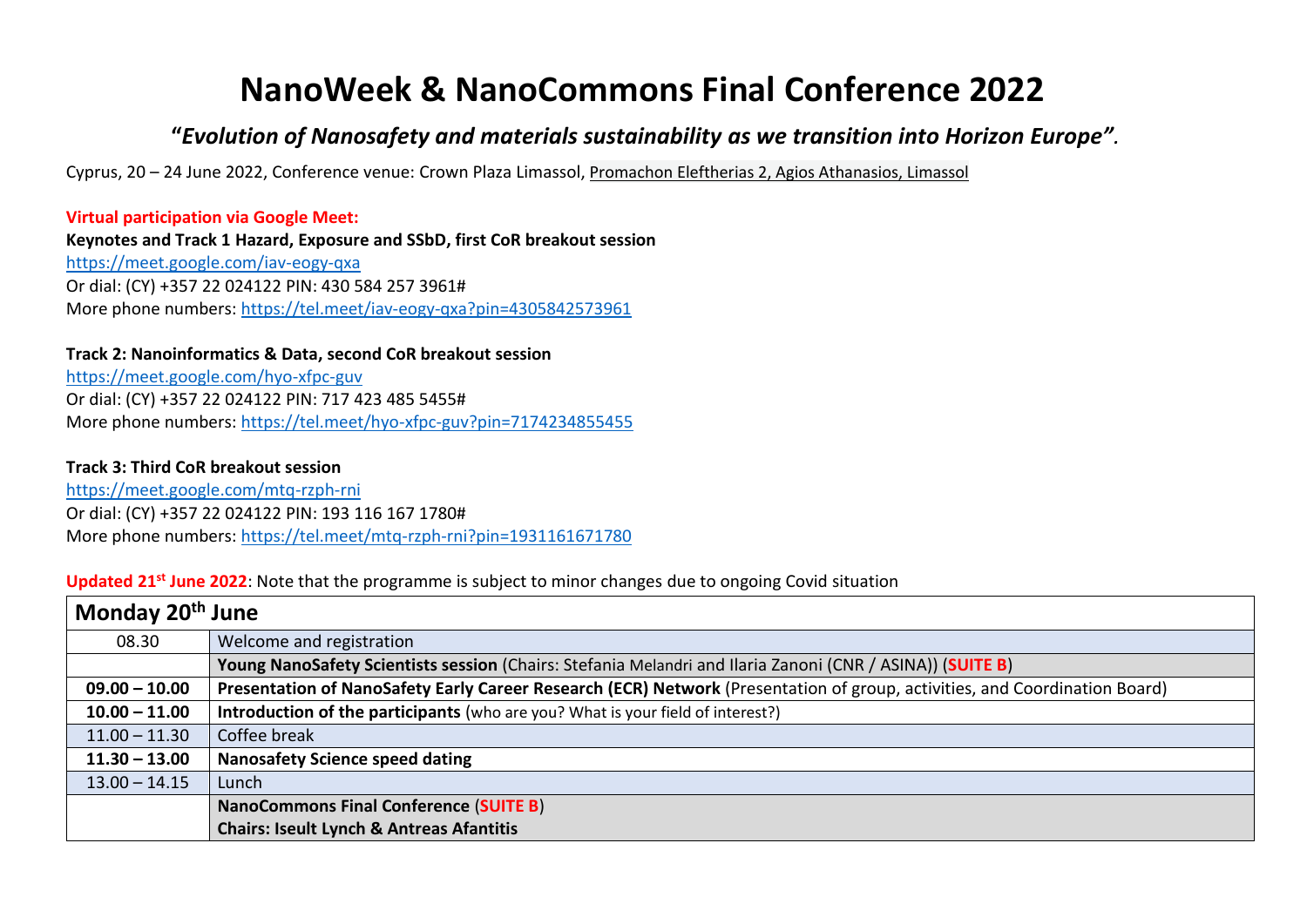| $14.15 - 14.30$ | <b>Opening remarks &amp; welcome</b>                                                                                           |                                                                  |  |  |
|-----------------|--------------------------------------------------------------------------------------------------------------------------------|------------------------------------------------------------------|--|--|
|                 | Welcome from Cypriot National Contact point-Stamatis Dimopoulos - Research Promotion Foundation, Cyprus                        |                                                                  |  |  |
| $14.30 - 15.00$ | Keynote 1 - Fred Klaessig, Pennsylvania Bio Nano Systems; https://www.linkedin.com/in/fred-klaessig-b5800aa/                   |                                                                  |  |  |
|                 | "Some open questions in understanding and predicting nanomaterials dissolution"                                                |                                                                  |  |  |
| $15.00 - 16.00$ | NanoCommons Transnational Access projects Showcase: Short presentations from NanoCommons Transnational Access (TA) Users       |                                                                  |  |  |
|                 | 1) Deven Joshi (TEMAS Solution/NanoPAT): Data management solutions for inline/online processes                                 |                                                                  |  |  |
|                 | 2) Diego Martinez (CNPEM LNNano): Building the Brazilian infrastructure for nanosafety data management                         |                                                                  |  |  |
|                 | 3) Egon Willighagen (IDEA/MU): Integrating eNanoMapper and NanoCommons via APIs                                                |                                                                  |  |  |
|                 | 4) Konstantinos Giannakopoulos (Demokritos, virtual): Image analysis applied to complex and agglomerated NMs                   |                                                                  |  |  |
|                 | 5) Periklis Tsiros-NTUA, and pre-recording from Dingsheng Li - University of Nevada): Integration of biokinetics models in the |                                                                  |  |  |
|                 | NanoCommons infrastructure through the Jaqpot platform                                                                         |                                                                  |  |  |
|                 | 6) Antreas Afantitis (NovaMechanics): NanoCommons & NanoSolveIT KNIME nodes: Will they blend?                                  |                                                                  |  |  |
| $16.00 - 16.30$ | <b>Coffee Break</b>                                                                                                            |                                                                  |  |  |
|                 | Track 1: Hazard, Exposure and SSbD (SUITE B)<br>Track 2: Nanoinformatics & Data (SUITE A)                                      |                                                                  |  |  |
|                 | <b>Chairs: Martin Himly &amp; Socorro Vázquez-Campos</b>                                                                       | <b>Chairs: Dario Greco &amp; Damjana Drobne</b>                  |  |  |
| $16.30 - 16.45$ | Interaction of different types of carbon nanomaterials of industrial                                                           | Community infrastructure for nanosafety: the future of           |  |  |
|                 | interest with human primary macrophages from blood donors:                                                                     | NanoCommons I. Lynch (University of Birmingham)                  |  |  |
|                 | nanotoxicology and immune activation - A. <b>Artiga</b> (CNRS)                                                                 |                                                                  |  |  |
| $16.45 - 17.00$ | Accounting for nanomaterials-related toxicity issues in the                                                                    | A "traffic light" methodology enabling the automatic assessment  |  |  |
|                 | environmental Life Cycle Assessment (LCA) studies - A R&D case                                                                 | of Data Quality and Completeness of nanosafety physicochemical   |  |  |
|                 | study - B. Belloncle (Materia Nova)                                                                                            | and hazard information for Risk Assessment purposes - G. Basei   |  |  |
|                 |                                                                                                                                | (GreenDecision Srl)                                              |  |  |
| $17.00 - 17.15$ | Label-free Impedance-based Methods for Nanotoxicity                                                                            | Improving data findability and accessibility - M. Bakker/Cowie   |  |  |
|                 | Assessment - M. Cimpan (University of Bergen)                                                                                  | (Institute of Occupational Medicine)                             |  |  |
| $17.15 - 17.30$ | Much ado about silica: surface modification mitigates silica                                                                   | Data shepherding in nanotechnology. The ASINA case - I. Furxhi   |  |  |
|                 | nanoparticle-triggered cytotoxicity and pro-inflammatory cytokine                                                              | (Transgero Limited)                                              |  |  |
| $17.30 - 17.45$ | release in human monocytes - B. Fadeel (Karolinska Institutet)<br>Biotransformation Modulates the Penetration of Metallic      | Which FAIR assessment tools to use? - M.I. Bakker/Quik (RIVM)    |  |  |
|                 |                                                                                                                                |                                                                  |  |  |
|                 | Nanomaterials across the Blood Brain Barrier $-$ Z. Guo (University<br>of Birmingham)                                          |                                                                  |  |  |
| $17.45 - 18.00$ | Use of single particle ICP-MS to estimate silver nanoparticle                                                                  | Reducing the obstacles for the use of in vitro toxicity data of  |  |  |
|                 |                                                                                                                                | nanomaterials in life cycle assessment and human risk assessment |  |  |
|                 | penetration through baby porcine mucosa - I. Zanoni (CNR-ISTEC)<br>- P. Wick (Empa)                                            |                                                                  |  |  |
| $18.00 - 18.30$ | Keynote 2 - Susana Loureiro, University of Aveiro; http://www.cesam.ua.pt/index.php?tabela=pessoaldetail&menu=198&user=103     |                                                                  |  |  |
|                 |                                                                                                                                |                                                                  |  |  |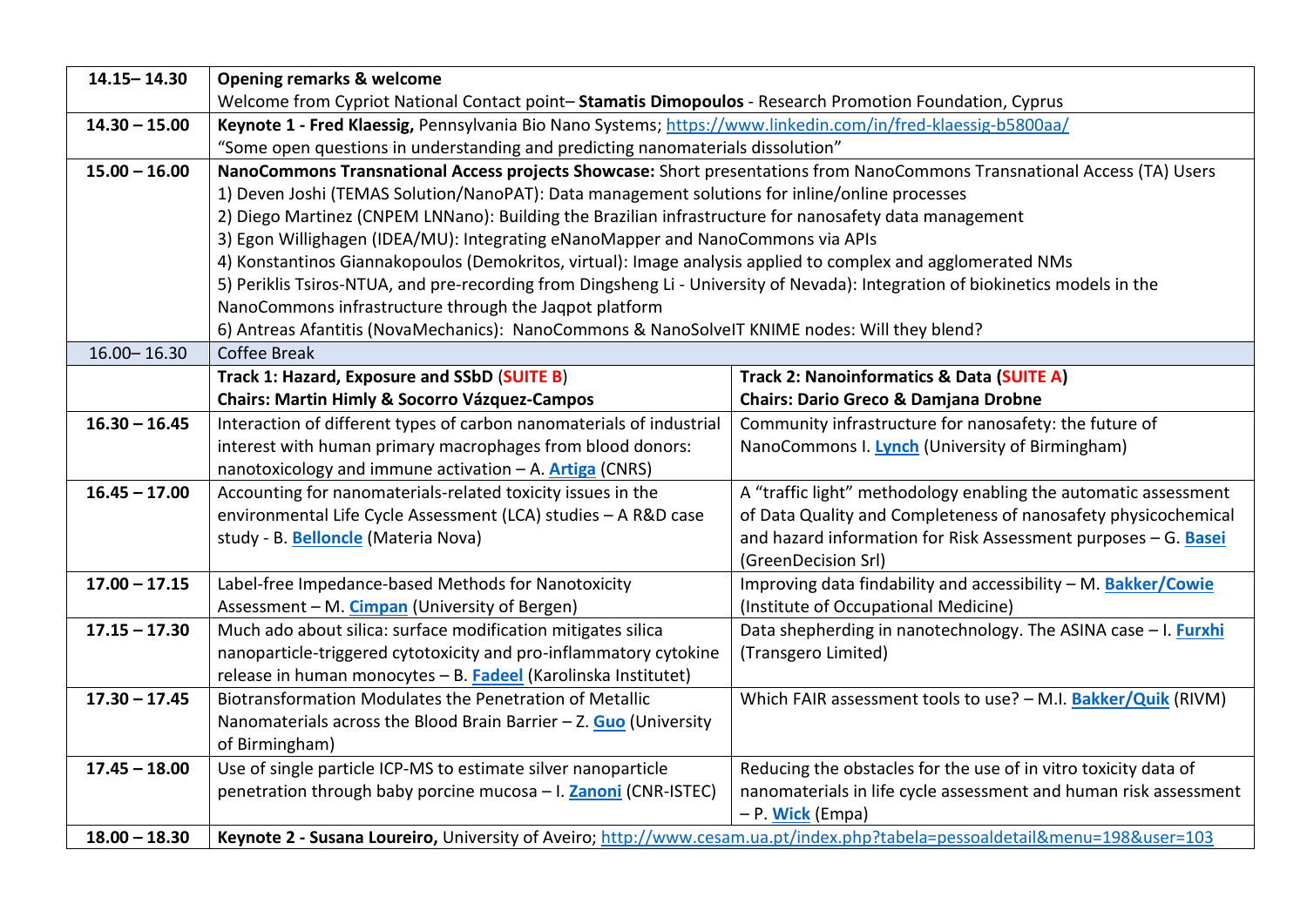|                               | "Increasing the realism and regulatory relevance of nanomaterials safety research - the role of mesocosms" (SUITE B)                   |                                                                       |  |  |  |
|-------------------------------|----------------------------------------------------------------------------------------------------------------------------------------|-----------------------------------------------------------------------|--|--|--|
| $18.30 - 19.00$               | Open Round Table: Sustaining a community infrastructure (Chair: Iseult Lynch) (SUITE B)                                                |                                                                       |  |  |  |
|                               | Panellists: Evert Bouman, Carlos Fitos, Panagiotis Isigonis, Dieter Maier and Isabel Rodriguez Llopis                                  |                                                                       |  |  |  |
| $19.30 - 22.30$               | Dinner (Crown Plaza Limassol) and stroll to the Marina                                                                                 |                                                                       |  |  |  |
| Tuesday 21 <sup>st</sup> June |                                                                                                                                        |                                                                       |  |  |  |
| 08.00                         | Registration                                                                                                                           |                                                                       |  |  |  |
| $09.00 - 09.30$               | Keynote 3 - Cecilia Mattevi, Imperial College London. https://www.imperial.ac.uk/people/c.mattevi                                      |                                                                       |  |  |  |
|                               | "Synthesis of 2D materials and their three-dimensional structuring into miniaturized devices for application as energy storage devices |                                                                       |  |  |  |
|                               | and energy conversion systems" (Virtual) (SUITE B)                                                                                     |                                                                       |  |  |  |
|                               | Track 1: Hazard, Exposure and SSbD (SUITE B)                                                                                           | Track 2: Nanoinformatics & Data (SUITE A)                             |  |  |  |
|                               | <b>Chairs: Arno Gutleb &amp; Ilaria Zanoni</b>                                                                                         | <b>Chairs: Martin Himly &amp; Iseult Lynch</b>                        |  |  |  |
| $09.30 - 09.45$               | Engineered nanomaterial-relevant AOPs; network creation and                                                                            | A Portal and IT infrastructure supporting Risk Governance of nano-    |  |  |  |
|                               | identification of key nodes for adverse outcomes - S. Poulsen                                                                          | and advanced materials and nano-enabled products - E.A.               |  |  |  |
|                               | (National Research Centre for the Working Environment)                                                                                 | <b>Bouman</b> (NILU)                                                  |  |  |  |
| 09.45 - 10.00                 | Assessing the similarity of nanoforms based on the biodegradation                                                                      | DoE applied to photocatalytic surface for waste water remediation     |  |  |  |
|                               | of organic surface treatment chemicals - R. Cross (UKCEH)                                                                              | - L. Faccani (CNR-ISTEC)                                              |  |  |  |
| $10.00 - 10.15$               | Validation of an advanced 3D respiratory tri-culture model at the                                                                      | <b>NInChI / SciDataCon</b> session (in conjunction with international |  |  |  |
|                               | air-liquid interface for hazard assessment of nanomaterials - E.                                                                       | data week / SciDataCon 2022 - Data to improve our world)              |  |  |  |
|                               | Elje (NILU)                                                                                                                            | Chairs: Thomas Exner, Iseult Lynch & Tae-Hyun Yoon (S. Korea)         |  |  |  |
| $10.15 - 10.30$               | Hazard identification of nanomaterials: in silico unravelling of                                                                       | - Iseult Lynch (UoB): Welcome and introduction to NanoInChI           |  |  |  |
|                               | descriptors for cytotoxicity and genotoxicity - N. El. Yamani (NILU)                                                                   | - John Rumble (RandRdata): Minimal reporting and CODATA               |  |  |  |
| $10.30 - 10.45$               | In vitro cytokinesis block micronucleus (CBMN) assay to evaluate                                                                       | <b>Universal Description System</b>                                   |  |  |  |
|                               | the genotoxicity of multicomponent nanomaterials $-$ a                                                                                 | Virtual presentations from SciDataCon:                                |  |  |  |
|                               | comparison with their individual counterparts - A. Saccardo                                                                            | - Jungho Shin: ChemDX and MatDX : big-data web services for           |  |  |  |
|                               | (Swansea University)                                                                                                                   | chemists and materials scientists- Jongwoon Kim: Mixture Risk         |  |  |  |
| $10.45 - 11.00$               | Titania-supported metal photocatalytic coating for protection                                                                          | Assessment Database on Combined Toxicities and Exposures of           |  |  |  |
|                               | against COVID-19 outbreak - A.M. Moschovi/Yakoumis (YS                                                                                 | <b>Chemicals and Mixtures</b>                                         |  |  |  |
|                               | <b>Cypriot Catalysts Ltd)</b>                                                                                                          | - Minkyu Park: Simulation Paradigm Shift to the Platform:             |  |  |  |
| $11.00 - 11.30$               | Coffee                                                                                                                                 | <b>Materials Square</b>                                               |  |  |  |
|                               |                                                                                                                                        | <b>Back in Cyprus:</b>                                                |  |  |  |
|                               |                                                                                                                                        | - Gerd Blanke: The IUPAC International Chemical Identifier (InChI)    |  |  |  |
|                               |                                                                                                                                        | - Antreas Afantitis (NovaMechanics): NInChI prototype & needs         |  |  |  |
|                               |                                                                                                                                        | Note: Coffee in the meeting room                                      |  |  |  |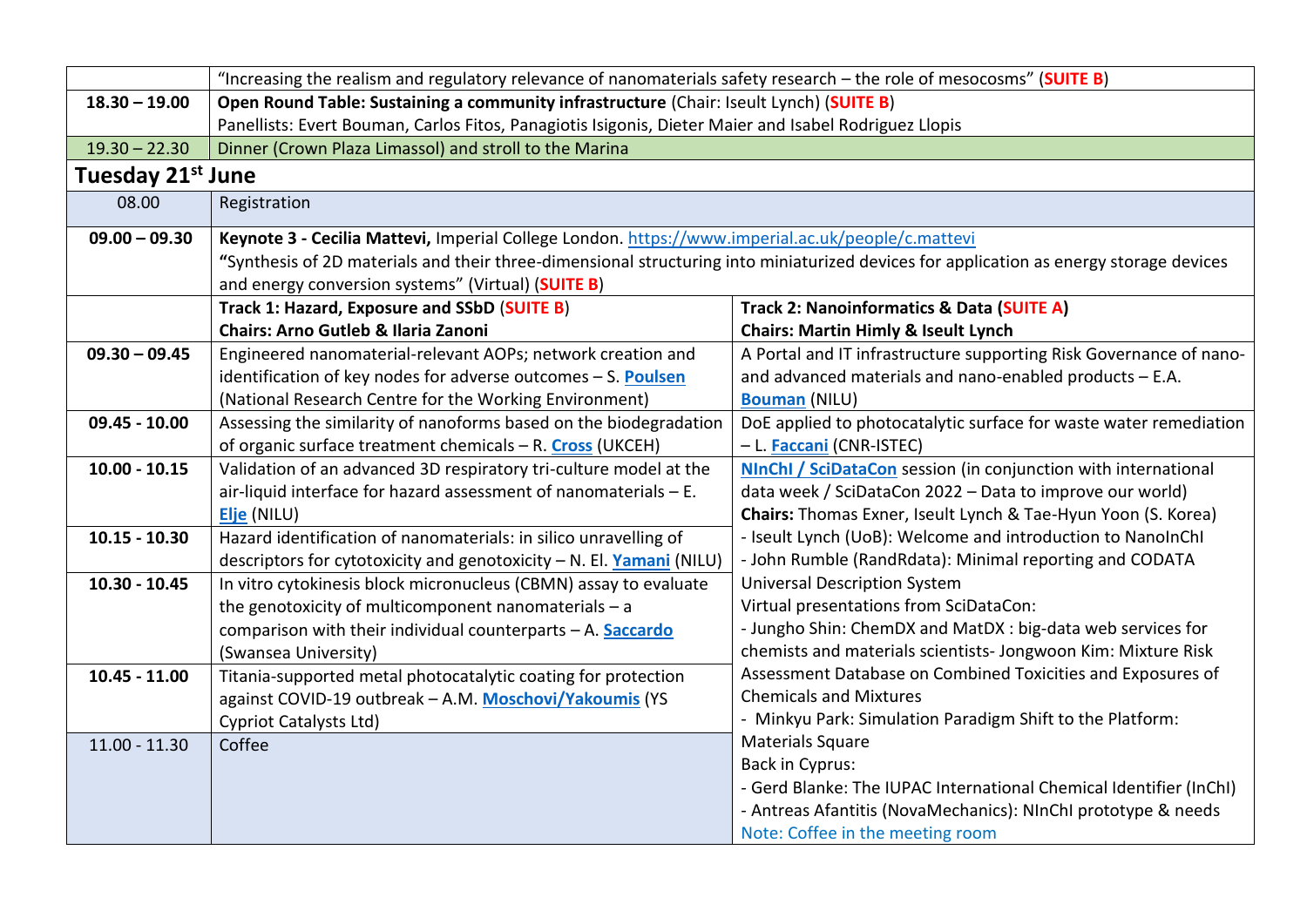|                 | Track 1: Hazard, Exposure and SSbD (SUITE B)                                                                                                                                              | Track 2: Nanoinformatics & Data (SUITE A)                                                                                                                                                                                    |  |
|-----------------|-------------------------------------------------------------------------------------------------------------------------------------------------------------------------------------------|------------------------------------------------------------------------------------------------------------------------------------------------------------------------------------------------------------------------------|--|
|                 | <b>Chairs: Simon Clavaguera &amp; Ilaria Zanoni</b><br><b>Chairs: Angela Serra &amp; Iseult Lynch</b>                                                                                     |                                                                                                                                                                                                                              |  |
| $11.30 - 11.45$ | Safe and Sustainable by design alternatives applied to antiviral<br>and antimicrobial nano-Ag technology - M. Blosi (CNR-ISTEC)                                                           | Representation requirements and possible extensions to NInChI to<br>facilitate the development of data-driven structure-property<br>models - E. Marcoulaki (National Center for Scientific Research<br>"Demokritos")         |  |
| $11.45 - 12.00$ | Identification of the Safe(r) By Design alternatives of Nanosilver-<br>enabled wound dressings - V. Cazzagon (University Ca' Foscari of<br>Venice)                                        | The role of digitalization in the safe and sustainable design of<br>manufacturing nanoprocesses. Conceptual framework and first<br>results of the ASINA project - J. M. Lopez de Ipiña (TECNALIA<br>Research and Innovation) |  |
| $12.00 - 12.15$ | A Safe by Design approach for the synthesis of TiO2-based<br>nanoparticles for the photocatalytic degradation of pollutants<br>under visible light - Grigoropoulos (Creative Nano PC)     | Developing and documenting PBPK models for nanomaterials: a<br>TiO2 case study - H. <b>Sarimveis</b> (NTUA)                                                                                                                  |  |
| 12.15 - 12.30   | Sector specific practices and nanosafety alerts for Safe by Design<br>(SbD) in the 3D printing and paints sectors $-$ J. Hanlon (Institute of<br><b>Occupational Medicine)</b>            | Introducing the European Registry of Materials Identifier: a global,<br>unique identifier for (undisclosed) nanomaterials - J. Van Rijn<br>(Maastricht University)                                                           |  |
| 12.30 - 12.45   | Emissions characterization from 3D printing processes using<br>polymeric and CNTloaded filaments - a SAbyNA case study - A.<br><b>Clavaguera/Salmatonidis (LEITAT)</b>                    | Instance Maps: A tool for on-the-fly (meta)data collection - T.<br>Exner (7P9-DE)                                                                                                                                            |  |
| 12.45 - 13.00   | Towards safety and sustainability in scalable production of<br>semiconducting nano and non-nanomaterials: Zinc oxide - a case<br>study - P.M.A. Farias (Federal University of Pernambuco) | Integrating exposure, hazard and risk modelling across scales to<br>support safe by design of nanomaterials - A. Afantitis<br>(NovaMechanics Ltd.)                                                                           |  |
| $13.00 - 14.30$ | Lunch<br><b>Conference Photo</b>                                                                                                                                                          |                                                                                                                                                                                                                              |  |
|                 | Track 1: Hazard, Exposure and SSbD (SUITE B)<br><b>Chairs: Matine Bakker &amp; Nathan Bossa</b>                                                                                           | Track 2: Nanoinformatics & Data (SUITE A)<br><b>Chairs: Anastasios Papadiamantis &amp; Tomasz Puzyn</b>                                                                                                                      |  |
| 14.30 - 14.45   | Optofluidic Force Induction as Process Analytical Technology - M.<br><b>Šimić</b> (University of Graz)                                                                                    | Meta-analysis of Bioaccumulation Data for Non-Dissolvable<br>Nanomaterials in Freshwater Aquatic Organisms - Y. Zheng<br>(EMPA)                                                                                              |  |
| 14.45 - 15.00   | Production of Safe and Functional Nanomaterials introducing the<br>Safety by Process Control Concept - F. Doganis (NTUA)                                                                  | Subspace Clustering as a tool for the similarity assessment and the<br>Read-Across of Nanomaterials - G. Basei (GreenDecision Srl)                                                                                           |  |
| $15.00 - 15.15$ | Chlorella vulgaris/TiO2 NPs hybrid nanomaterials: new sustainable<br>by design strategy for water treatment applications $-$ A.<br><b>Brigliadori</b> (CNR-ISTEC)                         | Hydrophobicity and protein-protein interactions in nanoparticle<br>coronas - N.V. Buchete / S. Dutta (University College Dublin)                                                                                             |  |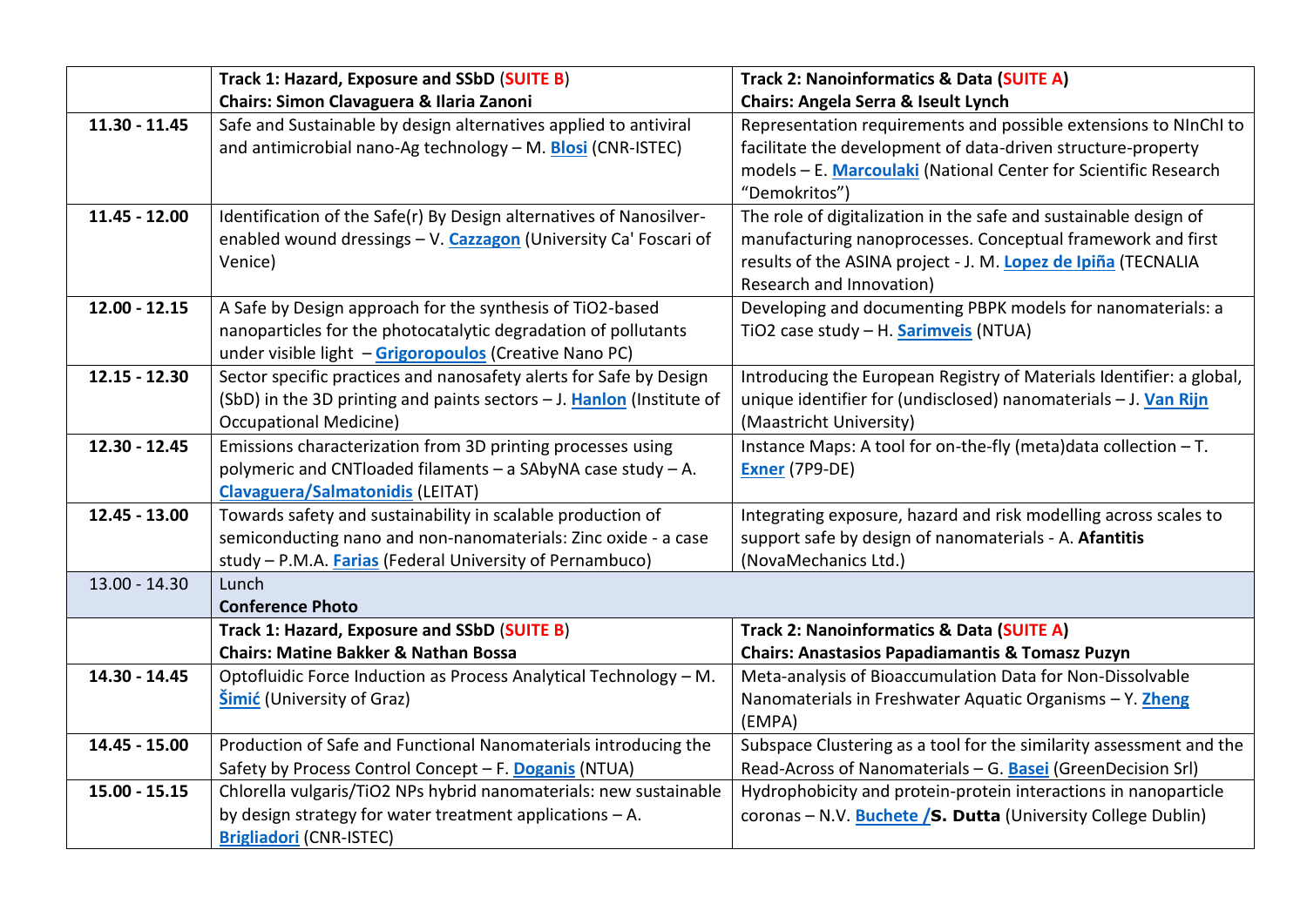| $15.15 - 15.30$ | Updating the OECD 211 Daphnia magna reproduction test for<br>Synergistic strategies for management of nanotechnologies |                                                                    |  |  |
|-----------------|------------------------------------------------------------------------------------------------------------------------|--------------------------------------------------------------------|--|--|
|                 | particle-based toxicant exposures - K. Reilly (University of                                                           | Molecular Adverse Outcome Pathways: towards the                    |  |  |
|                 | Birmingham)                                                                                                            | implementation of transcriptomics data in risk assessments $- M$ . |  |  |
|                 |                                                                                                                        | <b>Martens</b> (Maastricht University)                             |  |  |
| $15.30 - 16.00$ | Poster pitches Session 1A (see list below)                                                                             | Poster pitches Session 1B (see list below)                         |  |  |
| $16.00 - 16.30$ | Coffee Break                                                                                                           |                                                                    |  |  |
|                 | Track 1: Hazard, Exposure and SSbD (SUITE B)                                                                           | Track 2: Nanoinformatics & Data (SUITE A)                          |  |  |
|                 | <b>Chairs: Anna Costa &amp; Tobias Stoeger</b>                                                                         | Chairs: Danail Hristozov & Stefania Melandri                       |  |  |
| $16.30 - 16.45$ | Wine fining: study on nanostructured mesoporous titania thin                                                           | Computational modeling of intrinsic and extrinsic descriptors of   |  |  |
|                 | layers for adsorption of low molecular weight wine proteins - M.                                                       | nanomaterials - A. Colibaba / Vladimir Lobaskin (University        |  |  |
|                 | <b>Serantoni (CNR-ISTEC)</b>                                                                                           | College Dublin)                                                    |  |  |
| 16.45 - 17.00   | Mechanochemistry of PGMs - Z. Cherkezova-Zheleva / Yakoumis                                                            | Nanocomposites via Simulations Across Scales - V. Harmandaris      |  |  |
|                 | (ENEA)                                                                                                                 | (The Cyprus Institute)                                             |  |  |
| $17.00 - 17.15$ | Antibacterial and Stability Tests of Silver Nanoparticle Spray-                                                        | Advancing our understanding of plastic fragmentation in the        |  |  |
|                 | Coated Fabrics - A. Varesano (CNR-STIIMA)                                                                              | environment through a mechanistic model of micro- and              |  |  |
|                 |                                                                                                                        | nanoplastic fragmentation - S. Harrison (UKCEH)                    |  |  |
| $17.15 - 17.30$ | ChemPGM-Chemistry of Platinum Group Metals - M.L.                                                                      | Cross-selling Nanosafety Modeling Tools: Susceptibility            |  |  |
|                 | <b>Grilli/YAKOUMIS (ENEA)</b><br>Differences of Respiratory Epithelial Barriers to SARS-CoV-2                          |                                                                    |  |  |
|                 |                                                                                                                        | Transmission by Virion-laden Aerosol Particles in the Adult and    |  |  |
|                 |                                                                                                                        | Juvenile Human Lung - S. Hofer (PLUS)                              |  |  |
| 17.30 - 18.00   | Poster pitches Session 2A (see list below)                                                                             | Poster pitches Session 2B (see list below)                         |  |  |
| 18.00 - 18.30   | Round Table on data management needs & approaches (Chair: Egon Willighagen & Thomas Exner) (SUITE B)                   |                                                                    |  |  |
|                 | Panellists: Anna Costa, Martine Bakker; Danail Hristozov, Damjana Drobne and Socorro Vacquez-Campos                    |                                                                    |  |  |
| 18.30 - 18.45   | Introduction to NanoHarmony interactive session (SUITE B)                                                              |                                                                    |  |  |
| $19.00 - 22.30$ | <b>Outdoor Poster session</b>                                                                                          |                                                                    |  |  |
|                 | with cocktails & buffet dinner, plus NanoHarmony interactive session                                                   |                                                                    |  |  |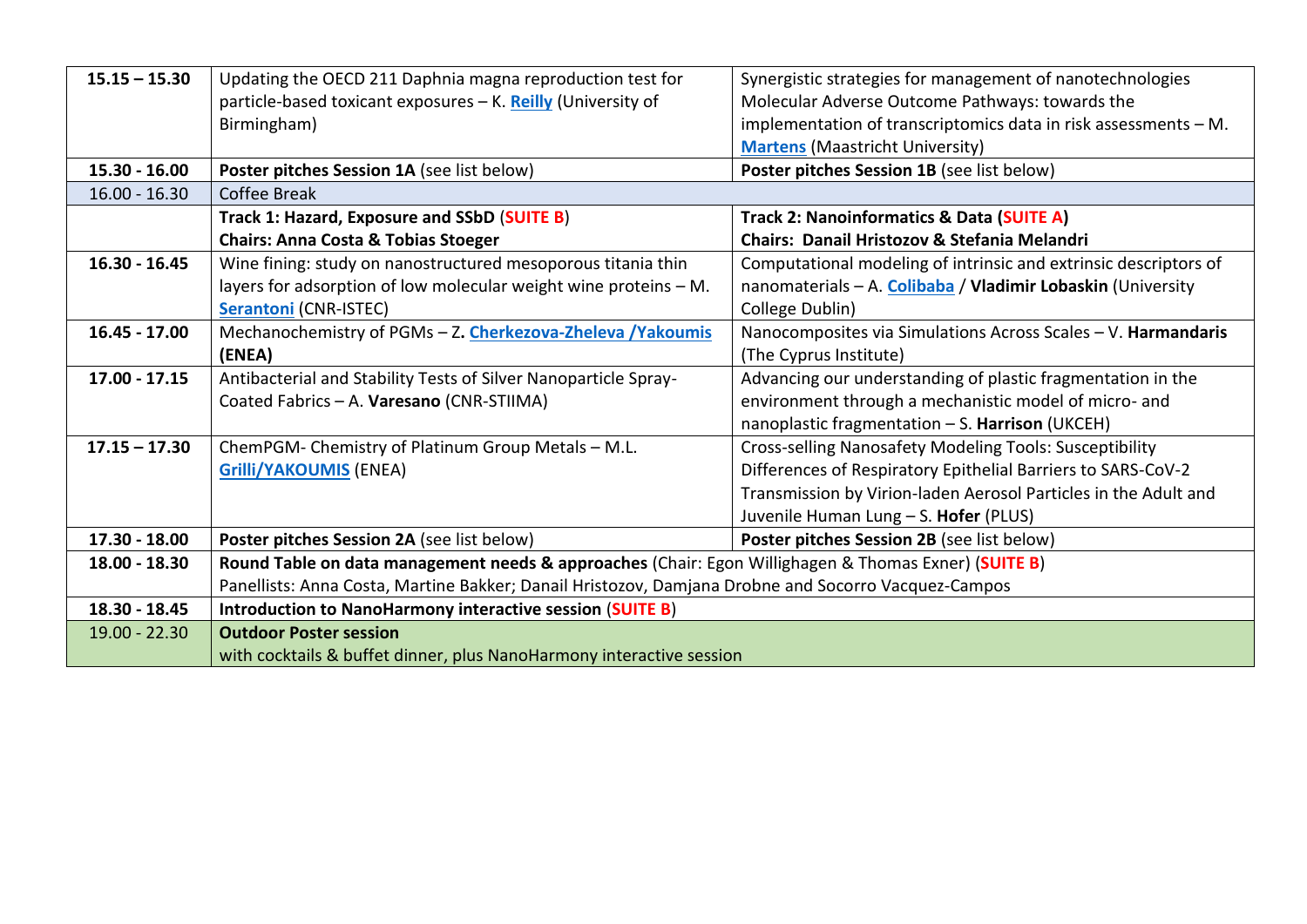### **List of poster-pitch presentations (3 minutes per poster pitch)**

#### **Track 1A: Hazard, Exposure and Safe & Sustainable by design (Tuesday 15.30 - 16.00 pm)**

- A1 Functionalization of imogolites by metal nanoparticles: Safe by Design approach for Copper. Dorra Gargouri (Université Paris-Saclay)
- A2 NANOPAT: Process Analytical Technologies for Industrial Nanoparticle Production. Marvin Münzberg (University of Postdam)
- A3 Development of Innovative Catalytic Device for Marine Applications. Marios Kourtelesis (Monolithos Catalysts & Recycling Ltd)
- A4 Nanosized copper-based catalyst for automotive: physicochemical characterization. Amaia Soto Beobide (Foundation for Research and Technology / Institute of Chemical Engineering Sciences FORTH)
- A5 Monitoring measurements of Ag Nanoparticle Spray-Coated on Textiles. Simona Ortelli (Institute of Science and Technology for Ceramics-National Research Council of Italy)
- A6 Life-cycle Risk Assessment of Graphene Functional Fabrics: Outcomes, Data Gaps and Priorities. James Ede (Vireo Advisors)
- A7 Identifying and quantifying release from ASINA NEP with antibacterial properties, towards Safe-by-Design strategies along the whole product's life-cycle. David Burrueco-Subirà (LEITAT Technological Center)
- A8 Coupling nanomaterial release to a flow-through membrane-on-chip screening module for rapid assessment of engineered nanomaterials. Will Stokes (University of Leeds)
- A9 Strategies to assess health and environment exposure risks to bio-based nanomaterials. Carla F. Martins (Instituto de Soldadura e Qualidade)

#### **Track 1A: Hazard, Exposure and Safe & Sustainable by design (Tuesday, 17.30 - 18.00 pm)**

- A10 Environmental Life Cycle Assessment and Cost Analysis of The Production of Ti6Al4V-TiC Metal-Matrix Composite Powder by High-Energy Ball Milling. Mario Santiago-Herrera (International Research Center in Critical Raw Materials for Advanced Industrial Technologies)
- A11 Adaptation and validation of test methods for physicochemical characterization of nanomaterials: the RiskGONE approach. Elise Moschini (Luxembourg Institute of Science and Technology)
- A12 Genotoxicity assessment of lung cells cultured at the air-liquid interface: comparison of bronchial and alveolar mono- and cocultures. Elisabeth Elje (Norwegian Institute for Air Research)
- A13 Collective cellular dynamics for Nano safety assessment. Karmveer Yadav (ICAR-National Dairy Research Institute)
- A14 Development of a liver carcinoma biomarker panel in 3D HepG2 Liver spheroids following exposure to nanomaterials. Gillian E. Conway (Swansea University Medical School)
- A15 Sex-related in vivo response to metallic nanoparticles. Ivana Vinković Vrček (Institute for Medical Research and Occupational Health)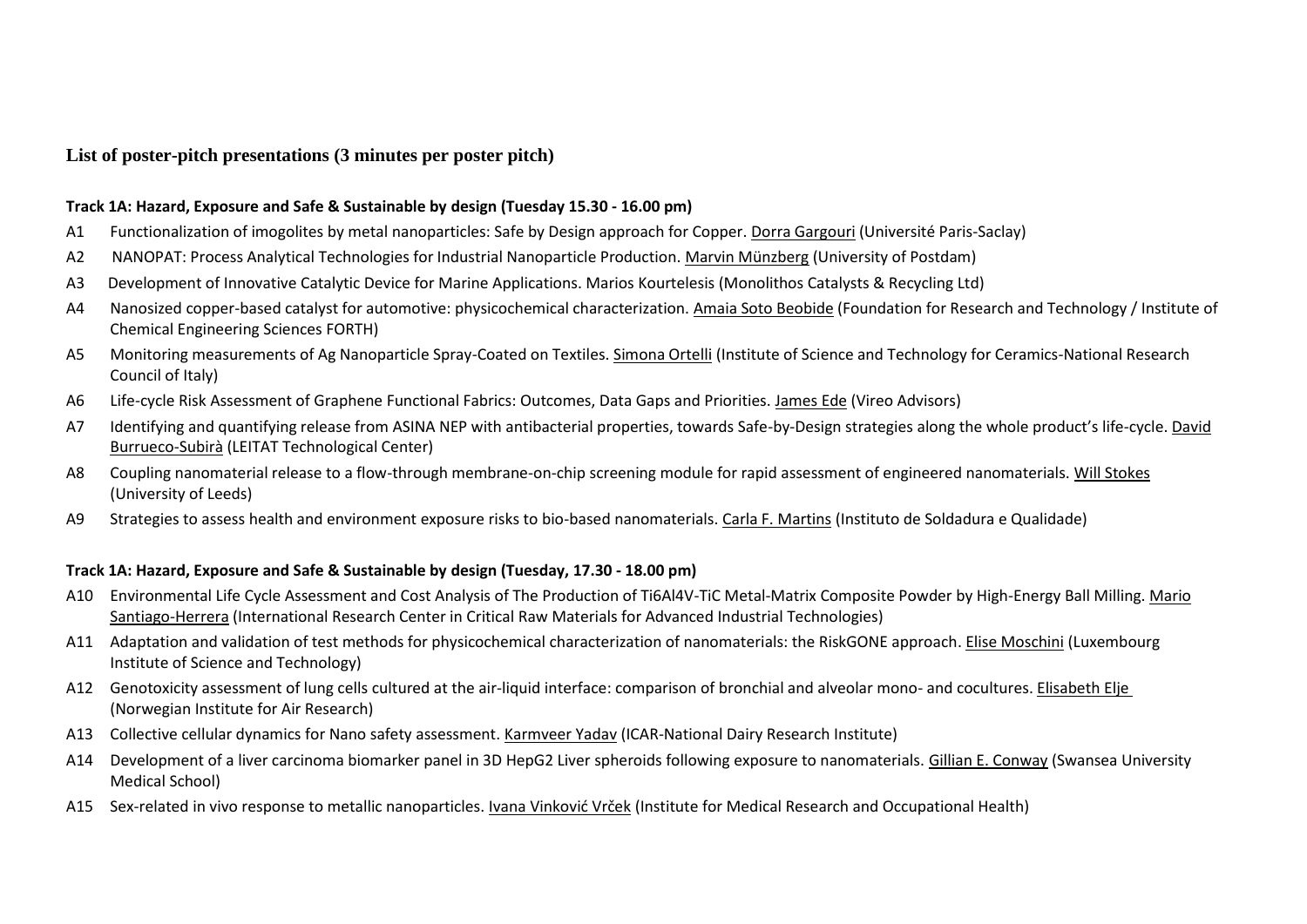- A16 A gene regulation model reveals an ancestral adaptation response to particulate exposure triggered by nanomaterials. Guicy del Giudice (University of Tampere).
- A17 Water management affects the impact of CeO<sub>2</sub> NPs in rice (growing under flooded and aerobic soil conditions). Peng Zhang (University of Birmingham)
- A18 Scientific basis for adapting technical guidelines for nanomaterials testing: the case of the OECD Test Guidelines with algae, daphnia and fish. Susana Loureiro (University of Aveiro) [**Note:** this is also part of the NanoHarmony TG session]

#### **Track 1B: Nanoinformatics and data management (Tuesday 15.30 - 16.00 pm)**

- B1 Reusability of data from acute toxicity studies in aquatic organisms and bioaccumulation studies in fish building templates for the eNanoMapper database. Judit Kalman (National Institute for Agricultural and Food Research and Technology) [**Note:** this is also part of the NanoHarmony TG session]
- B2 Can all experimental nanosafety data be reused? No. Let's help improve the situation. Marvin Martens for Ammar Ammar (Maastricht University)
- B3 Reuse of genotoxicity data on nanomaterials: the importance of being FAIR. Cecilia Bossa (Istituto Superiore di Sanità)
- B4 The GO FAIR AdvancedNano Implementation Network. Verónica I. Dumit (The German Federal Institute for Risk Assessment)
- B5 "A Stakeholder's Perspective of Safe-and-Sustainable-by-Design (SSbD)". Report on the SABYDOMA workshop held on Friday 18th February 2022. Ignasi Gispert Pi (Applied NanoParticles S.L.)
- B6 Requirements for improvement of existing strategies for Safe by Design (SbD) of NFs/ NEPs to be implemented by industry in SAbyNA. Nathan Bossa (LEITAT technological center)
- B7 Streamlining models and tools for release, fate and exposure assessment of NFs/NEPs for Safe by Design (SbD) purposes. James Hanlon (Institute of Occupational Medicine)
- B8 GRACIOUS Wiki and Blueprint. Alex Zabeo (Greendecision Srl)
- B9 Guidance on risk governance of nanomaterials through decision schemes and the RiskGONE cloud platform. Panagiotis Isigonis (Ca' Foscari University of Venice)

#### **Track 2B: Nanoinformatics and data management (Tuesday 17.30 - 18.00 pm)**

- B10 Integrating ethics in risk governance of nanomaterials in tyres. Ineke Malsch (Malsch TechnoValuation)
- B11 Engineered manganese oxide nanoparticles alter highly the transcriptomic landscape of A549 cells, in comparison with the limited effect of an engineered manganese-decorated graphene. Juan Antonio Tamayo-Ramos for Juan José González-Plaza (International Research Centre in Critical Raw Materials-ICCRAM)
- B12 Semantic modelling of Adverse Outcome Pathways and the implementation in reproducible workflows. Marvin Martens (Maastricht University)
- B13 Quantifying Uncertainty and Optimizing Experimental Design in Dose-Response Screenings of Nanoparticles: a Bayesian Data Analysis. Felice Carlo Simeone (Institute for Science and Technology of Ceramics)
- B14 The SUNSHINE e-Infrastructure. Alex Zabeo (Greendecision Srl)
- B15 The NanoInformaTIX platform: idea, methodology and current development. Gianpietro Basei (Greendecision Srl)
- B16 Digitisation in NanoSafety Research an interactive poster. Thomas Exner (SevenPastNine)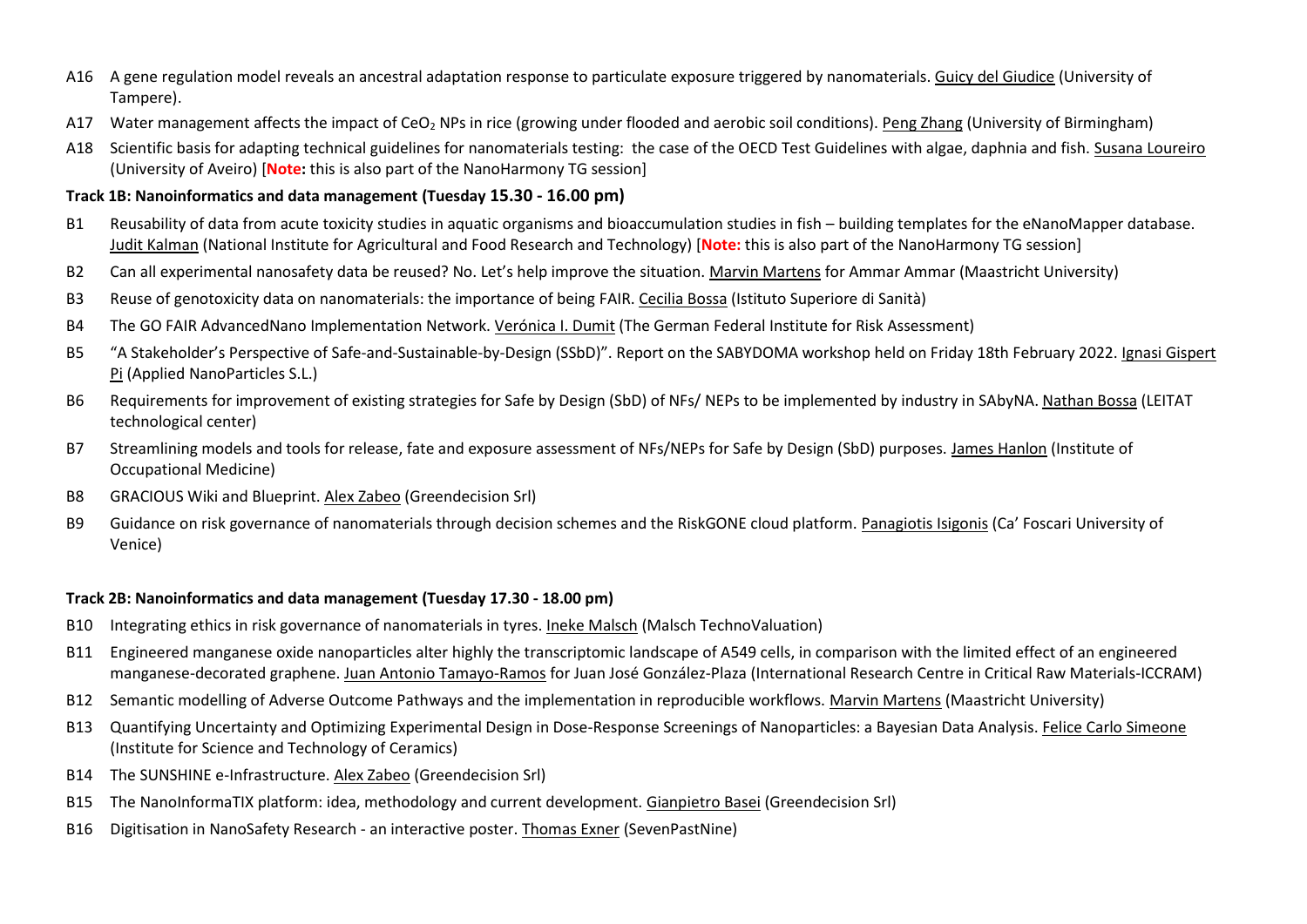- B17 New descriptor to quantify the number, nature and specific reactivity (Oxidative Turnover Frequency) of surface reactive sites for nanomaterials evaluation, grouping and dose metrics. V. Alcolea-Rodriguez, R. Portela, Miguel A. Bañares (Instituto de Catálisis y Petroleoquímica, CSIC)
- B18 Towards QSAR/QSPR modeling of multicomponent advanced nanomaterials. Alicja Mikolajczyk (QSARLabs)

# **(See later in document for the full list of poster presentations).**

| <b>Wednesday 22nd June</b> |                                                                                                                                     |                                                                           |  |  |
|----------------------------|-------------------------------------------------------------------------------------------------------------------------------------|---------------------------------------------------------------------------|--|--|
| 8:00                       | Registration                                                                                                                        |                                                                           |  |  |
| $08:20 - 09:00$            | Keynote 4 - Phil Demokritou, Harvard University, https://environment.harvard.edu/people/philip-demokritou                           |                                                                           |  |  |
|                            | "Sustainable Nanotechnology: Bio-inspired, nature derived and non-toxic nanomaterials for agri-food systems applications" (SUITE B) |                                                                           |  |  |
|                            | Track 1: Hazard, Exposure and SSbD (SUITE B)                                                                                        | Track 2: Nanoinformatics & Data (SUITE A)                                 |  |  |
|                            | <b>Chairs: Tobias Stoeger &amp; Tomasso Serchi</b>                                                                                  | <b>Chairs: Georgia Melagraki &amp; Miguel Banares</b>                     |  |  |
| $09.00 - 09.15$            | Occupational risk assessment and management of nano-enabled                                                                         | First principles modelling of nanomaterials properties - K. Kotsis        |  |  |
|                            | magnetite contrast agent using the BIORIMA Decision Support                                                                         | (University College Dublin)                                               |  |  |
|                            | System - V. Cazzagon (University Ca' Foscari of Venice)                                                                             |                                                                           |  |  |
| $09.15 - 09.30$            | TRAAC framework for regulatory acceptance and wider usability of                                                                    | Multi-scale modelling of aggregation of TiO <sub>2</sub> nanoparticles in |  |  |
|                            | tools and methods for safe innovation and sustainability of                                                                         | water - G. Mancardi (Politecnico di Torino)                               |  |  |
|                            | manufactured nanomaterials - W. Fransman (TNO)                                                                                      |                                                                           |  |  |
| 09.30 - 09.45              | An Early Decision Toolbox Facilitating Safe-by-Design Anti-allergy                                                                  | Multi-scale modelling of the nanoparticle – protein corona – I.           |  |  |
|                            | Nanovaccine Development - L. Johnson (University of Salzburg)                                                                       | <b>Rouse</b> (University College Dublin)                                  |  |  |
| $09.45 - 10.00$            | Synergistic strategies for management of nanotechnologies safety                                                                    | Exploring Adverse Outcome Pathways for nanomaterials with                 |  |  |
|                            | - J. Laranjeira (ISQ-Instituto de Soldadura e Qualidade)                                                                            | semantic web technologies - J. Van Rijn (Maastricht University)           |  |  |
| $10.00 - 10.15$            | Towards risk governance of nanomaterials: adaptation and                                                                            | System-dependent QSAR modelling for nanoparticles - T. Puzyn              |  |  |
|                            | validation of test methods for characterization and hazard                                                                          | (University of Gdansk)                                                    |  |  |
|                            | assessment - E. Longhin (NILU)                                                                                                      |                                                                           |  |  |
| $10.15 - 10.30$            | A Weight of Evidence approach to classify nanomaterials according                                                                   | Jaqpot: A computational platform supporting in silico modelling           |  |  |
|                            | to the EU CLP Regulation criteria $-$ G. <b>Basei</b> (Green Decision Srl)                                                          | of nanomaterials - H. <b>Sarimveis</b> (NTUA)                             |  |  |
| $10.30 - 11.00$            | <b>Coffee Break</b>                                                                                                                 |                                                                           |  |  |
|                            |                                                                                                                                     |                                                                           |  |  |
|                            | <b>Plenary session</b>                                                                                                              |                                                                           |  |  |
|                            | <b>Chair: Iseult Lynch and Fred Klaessig (SUITE B)</b>                                                                              |                                                                           |  |  |
| $11.00 - 11.30$            | Keynote 5 - Matt Hull, Virginia Tech; https://vt.edu/link/license/faculty-inventors/matthew-hull.html                               |                                                                           |  |  |
|                            | "From NanoSafety to Sustainable Nano-enabled Innovation Ecosystems: a 20 Year Journey"                                              |                                                                           |  |  |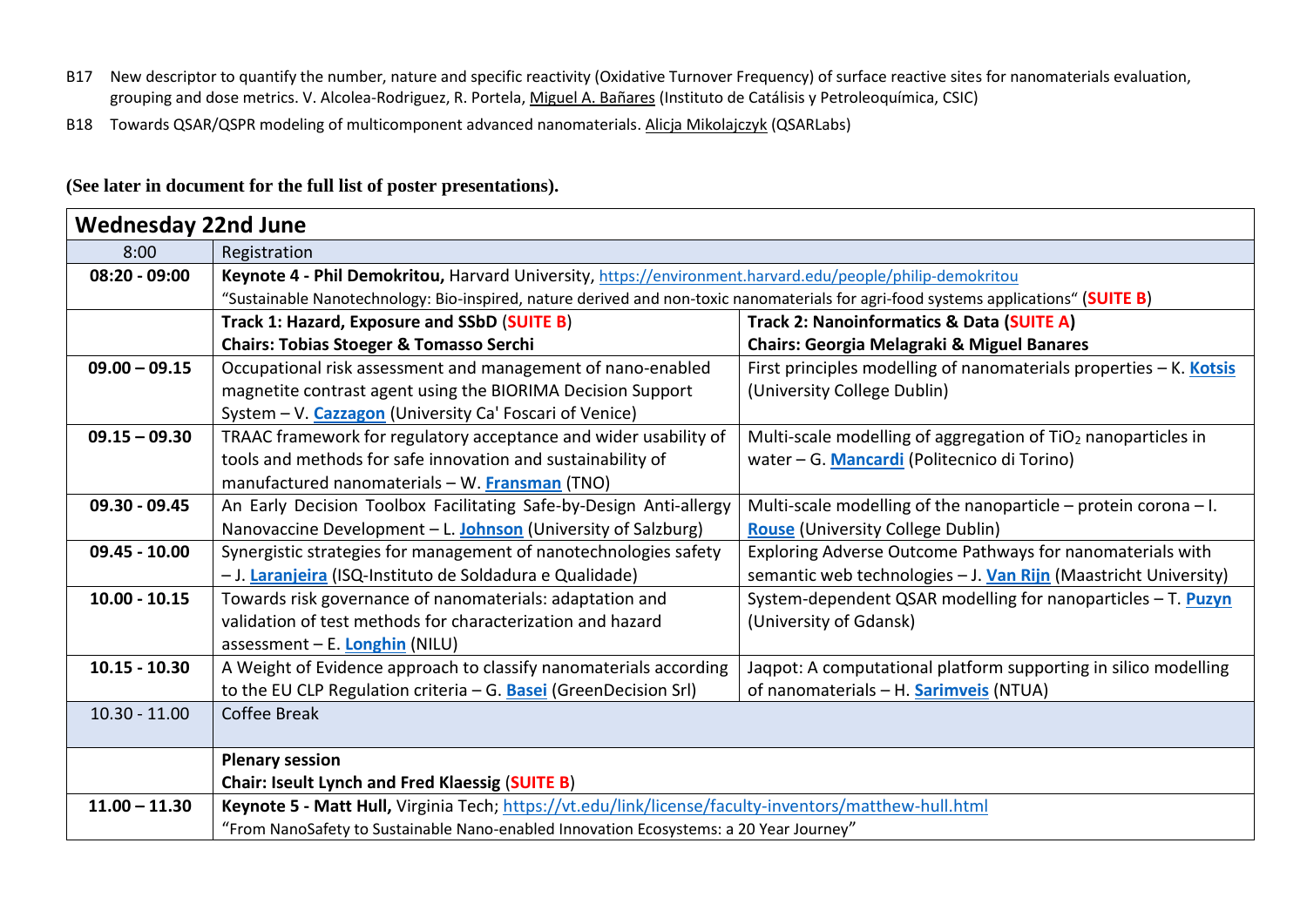| 11.30 - 12.00   | NMBP13 projects: Overview of steps towards future nano risk governance                                                             |                                                                                                                                     |  |  |  |
|-----------------|------------------------------------------------------------------------------------------------------------------------------------|-------------------------------------------------------------------------------------------------------------------------------------|--|--|--|
| $12:00 - 12:15$ | NanoFabNet launch event                                                                                                            |                                                                                                                                     |  |  |  |
| 12.15-12.30     | Closing remarks, prize giving & Hand-over to CoRs                                                                                  |                                                                                                                                     |  |  |  |
| $12.30 - 14.00$ | Lunch                                                                                                                              |                                                                                                                                     |  |  |  |
|                 |                                                                                                                                    |                                                                                                                                     |  |  |  |
| 14.00 - 17.45   | <b>Bridging Scientific Communities (EU-US CoRs and EU NSC)</b>                                                                     |                                                                                                                                     |  |  |  |
| 14.00 - 14.15   | 2022 NanoEHS CoR Workshop (Chairs: Arno Gutleb & Rhema Bjorkland) (SUITE B)                                                        |                                                                                                                                     |  |  |  |
|                 | Welcome, Introductions & CoRs highlights (2020-2022) - Arno Gutleb (LIST)                                                          |                                                                                                                                     |  |  |  |
| 14.15 - 14.45   | Program Overview Horizon Europe - Jana Drbohlavova (EC, Virtual Presentation)                                                      |                                                                                                                                     |  |  |  |
|                 | Programme Overview NNI - Lisa Friedersdorf (NNI, Virtual Presentation)                                                             |                                                                                                                                     |  |  |  |
| 14.45 - 15.15   |                                                                                                                                    | Plenary Keynote: Best practices and strategies for building interdisciplinary and international communities of research - Christine |  |  |  |
|                 | Ogilvie Hendren (Appalachian State University)                                                                                     |                                                                                                                                     |  |  |  |
| $15.15 - 15.30$ | Coffee Break (provided in the x3 breakout rooms)                                                                                   |                                                                                                                                     |  |  |  |
| 15.30 - 17.00   | <b>NanoEHS CORs Breakout Session I (SUITE B)</b><br><b>NanoEHS CORs Breakout Session I (SUITE C)</b><br><b>Training session on</b> |                                                                                                                                     |  |  |  |
|                 | · Ecotoxicity and Human Health CORs<br>Database and informatics during Nano-Week:<br><b>NanoSolveIT and</b>                        |                                                                                                                                     |  |  |  |
|                 | (Session chairs: Susana Loureiro and Olga Tsyusko-<br>Key takeaways<br><b>NanoCommons modelling tools</b>                          |                                                                                                                                     |  |  |  |
|                 | Unrine; Arno Gutleb and Christie Sayes)<br>(Session chairs: Egon Willighagen and Fred<br>(SUITE A)                                 |                                                                                                                                     |  |  |  |
|                 | Discussion topic: Towards One Health - deeper<br>Klaessig)                                                                         |                                                                                                                                     |  |  |  |
|                 | integration of ecotox and human tox                                                                                                |                                                                                                                                     |  |  |  |
| $17.00 - 17.45$ | NanoSafety Cluster Session: Bridging Communities (Chairs: Andreas Falk and Cris Rocca) (SUITE B)                                   |                                                                                                                                     |  |  |  |
|                 | Aims: Create a collaborative environment in specific areas that are/could be well connected:                                       |                                                                                                                                     |  |  |  |
|                 | o Safety and Sustainability by Design                                                                                              |                                                                                                                                     |  |  |  |
|                 | o Micro- and nanoplastics                                                                                                          |                                                                                                                                     |  |  |  |
|                 | Environment, health and safety of nanotechnologies/nanomaterials/advanced materials                                                |                                                                                                                                     |  |  |  |
|                 | Sustainable materials                                                                                                              |                                                                                                                                     |  |  |  |
|                 | Chemicals<br>$\Omega$                                                                                                              |                                                                                                                                     |  |  |  |
|                 | o Processes                                                                                                                        |                                                                                                                                     |  |  |  |
|                 | What is expected from participating communities/clusters? Short 2 minute presentations (max. 2 slides)                             |                                                                                                                                     |  |  |  |
|                 | 1. Get to know the core assets and action areas of each community/cluster.                                                         |                                                                                                                                     |  |  |  |
|                 | 2. Identify ideas, opportunities and contributions for collaboration.                                                              |                                                                                                                                     |  |  |  |
|                 | 3. Define common grounds for cross-community collaboration.                                                                        |                                                                                                                                     |  |  |  |
| 18.30 - 22.30   | Cyprus Tour (by bus - please be on time) and Traditional Taverna dinner                                                            |                                                                                                                                     |  |  |  |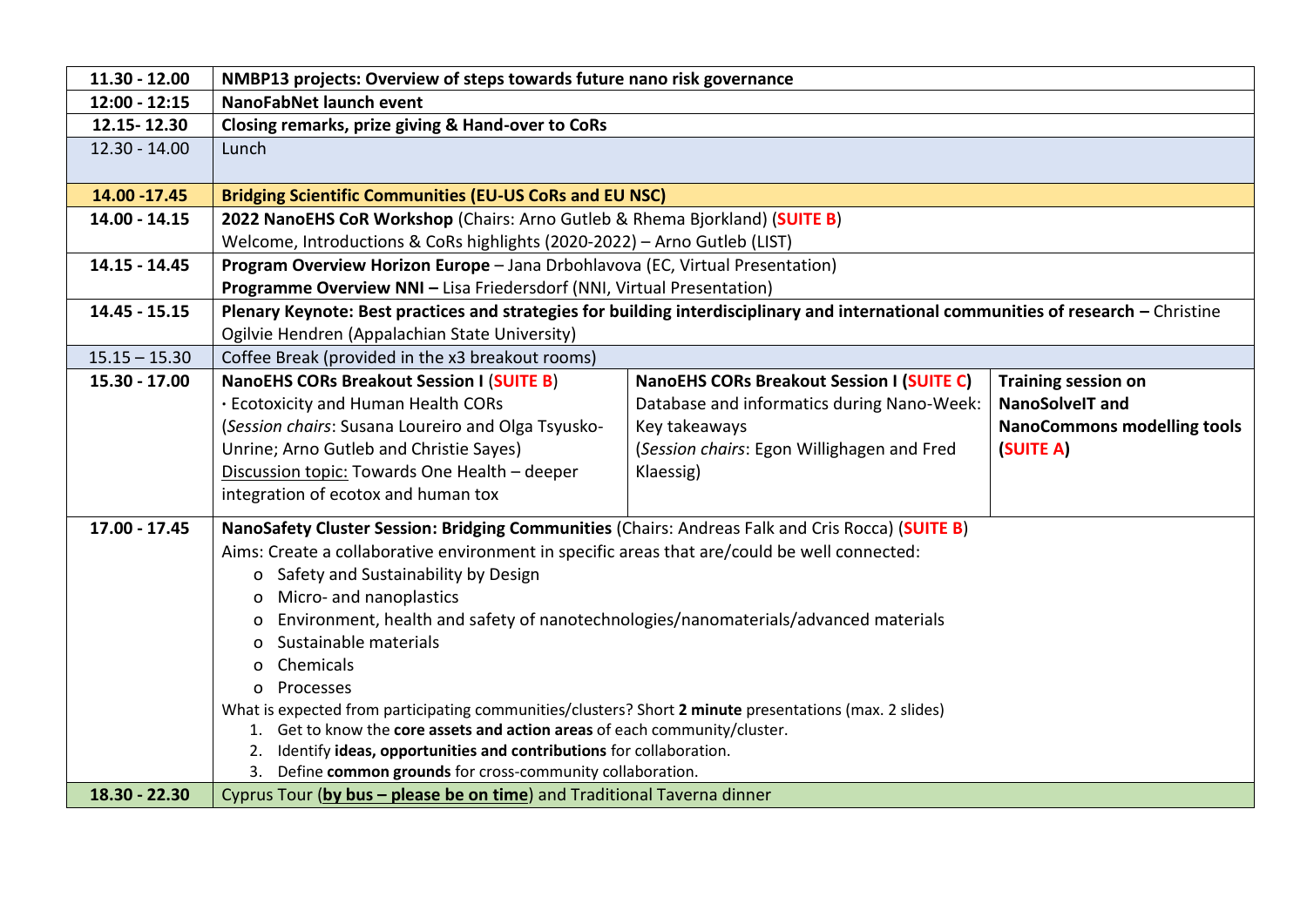| <b>Thursday 23rd June</b> |                                                                   |                                                                                |                                             |  |
|---------------------------|-------------------------------------------------------------------|--------------------------------------------------------------------------------|---------------------------------------------|--|
|                           | Training Activities (SUITE B - all day)                           | <b>EU-US CoRs activities (SUITE A and SUITE C)</b>                             |                                             |  |
| $09.00 - 10.00$           | <b>Training: Speed dating on decision</b>                         | NInChI hands-on 1                                                              |                                             |  |
|                           | support systems (DSS) for SSbD                                    |                                                                                |                                             |  |
|                           | What can I expect / what do I need to                             |                                                                                |                                             |  |
|                           | know / for whom is it useful / do we                              |                                                                                |                                             |  |
|                           | have what we need?                                                |                                                                                |                                             |  |
| $10.00 - 10.30$           | DSS presenters (tool exhibition): Wouter                          | Plenary: NanoEHS CORs Report Out from Breakout 1 (SUITE A)                     |                                             |  |
|                           | Fransman, Susan Dekkers, Lisa Pizzol,                             |                                                                                |                                             |  |
|                           | Massimo Perucca, Philip Doganis, Isabel<br>Rodriguez, Carlos Fito |                                                                                |                                             |  |
|                           |                                                                   |                                                                                |                                             |  |
| $10.30 - 11.00$           | Wrap-up & Round table on "What is                                 | CoRs Plenary Keynote: Two decades of nanoEHS research: Moving forward - George |                                             |  |
|                           | SSbD & how to implement it in real life"                          | Katalagarianakis and Mark Wiesner (SUITE A)                                    |                                             |  |
|                           | What do DSS for SSbD deliver & how                                |                                                                                |                                             |  |
|                           | to implement them in real life?                                   |                                                                                |                                             |  |
|                           | Panel: Soco Vazquez, Andres Falk, Sean                            |                                                                                |                                             |  |
|                           | Kelly & all DSS speed dating presenters                           |                                                                                |                                             |  |
| $11.00 - 11.30$           | Coffee Break                                                      |                                                                                |                                             |  |
| $11.30 - 12.15$           | <b>Training on Adverse Outcome Pathways</b>                       | <b>Breakout Session II (SUITE A)</b>                                           | <b>Breakout Session II (SUITE C)</b>        |  |
|                           | (AOPs) of NMs                                                     | Nanoplastics characterization, detection,                                      | Exposure to aerosolized nanoscale particles |  |
|                           | Identification & structure of AOPs<br>$\blacksquare$              | and informatics: Lessons from nanoEHS (1)                                      | (Session chairs: Christof Asbach and Paul   |  |
|                           | How to create your own AOP &<br>$\sim$                            | (Session chairs: Vladimir Lobaskin and Anil                                    | Westerhoff; Arno Gutleb)                    |  |
|                           | what formalities do you have to                                   | Patri)                                                                         |                                             |  |
|                           | know to submit it?                                                |                                                                                |                                             |  |
|                           | Trainers: Sarah Poulsen & Ulla Vogel                              |                                                                                |                                             |  |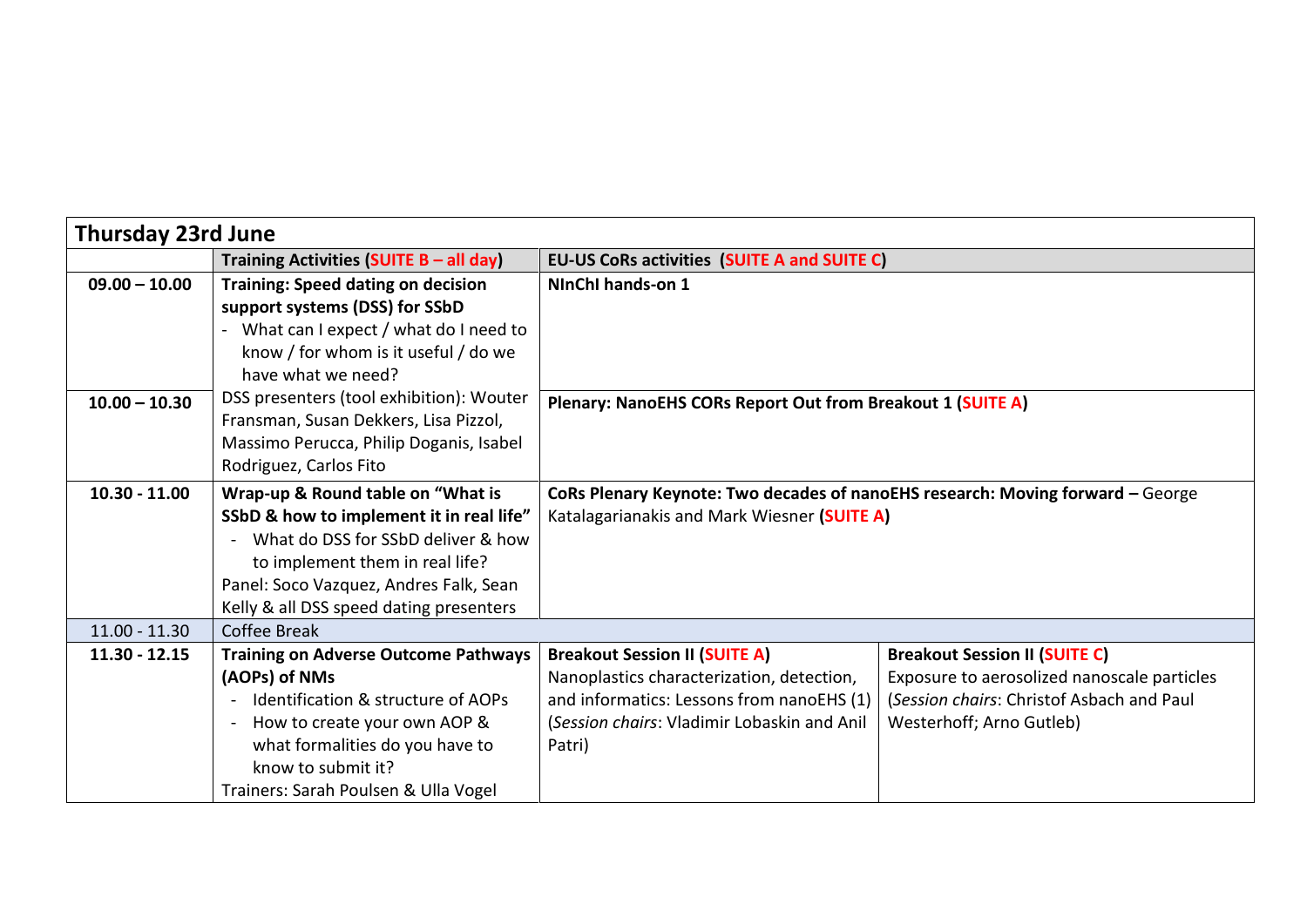| $12.15 - 13.00$ | <b>Training (NanoHarmony): From science</b>        |                                             |                                             |
|-----------------|----------------------------------------------------|---------------------------------------------|---------------------------------------------|
|                 | to standards and guidelines: Making                |                                             |                                             |
|                 | your science regulatory relevant                   |                                             |                                             |
|                 | How to establish OECD TGs & GDs?<br>$\blacksquare$ |                                             |                                             |
|                 | How to develop new science for use                 |                                             |                                             |
|                 | in regulation?                                     |                                             |                                             |
|                 | Trainers: Sean Kelly, Erik Bleeker,                |                                             |                                             |
|                 | Tommaso Serchi, Anna Pohl                          |                                             |                                             |
|                 | Online support: Thomas Kuhlbusch                   |                                             |                                             |
| $13.00 - 14.30$ | Lunch                                              |                                             |                                             |
| $14.30 - 16.00$ | <b>Training: Selecting and applying</b>            | <b>Breakout Session III (SUITE A)</b>       | <b>Breakout Session III (SUITE C)</b>       |
|                 | nanotoxicity hypotheses - NMs                      | Nanoplastics characterization, detection,   | Nano Risk Management & Control: Recent      |
|                 | grouping in practice                               | and informatics: Lessons from nanoEHS (2)   | develops from nanosafety to inform policy   |
|                 | The grouping framework                             | (Session chairs: Vladimir Lobaskin and Anil | decisions                                   |
|                 | Case studies on different NMs                      | Patri)                                      | (Session chairs: Ulla Vogel (in person) and |
|                 | interactively played through                       |                                             | Khara Grieger - Virtually)                  |
|                 | Trainers: Helinor Johnston, Mario Pink             |                                             | Virtual presentations from:                 |
|                 | Online support: Fiona Murphy, Andrea               |                                             | Alba Graciela Avila Bernal (Columbia):      |
|                 | Haase & Vicki Stone                                |                                             | Community engagement in Nanosafety using    |
|                 |                                                    |                                             | an App                                      |
|                 |                                                    |                                             | Paul Schulte (NIOSH): US perspective on     |
|                 |                                                    |                                             | regulation of nanomaterials                 |
|                 |                                                    |                                             | Maaike Visser/Susan Dekkers (RIVM): Towards |
|                 |                                                    |                                             | health-based nano reference values          |
| $16.00 - 16.30$ | Coffee Break                                       |                                             |                                             |
| $16.30 - 18.00$ | Training: Integrating nano-related data:           | <b>Closing Plenary (SUITE A)</b>            |                                             |
|                 | Linking SOPs via instance maps to                  | · COR Report Out and Discussion             |                                             |
|                 | electronic data management systems                 | · Final Remarks                             |                                             |
|                 | Trainers: Thomas Exner, Benjamin Punz,             |                                             |                                             |
|                 | Katie Reilly, Litty Johnson, Jaleesia              |                                             |                                             |
|                 | Amos, Nathan Bossa, Martin Himly                   |                                             |                                             |
| $18.30 - 22.30$ | Dinner in the mountains with musical performance   |                                             |                                             |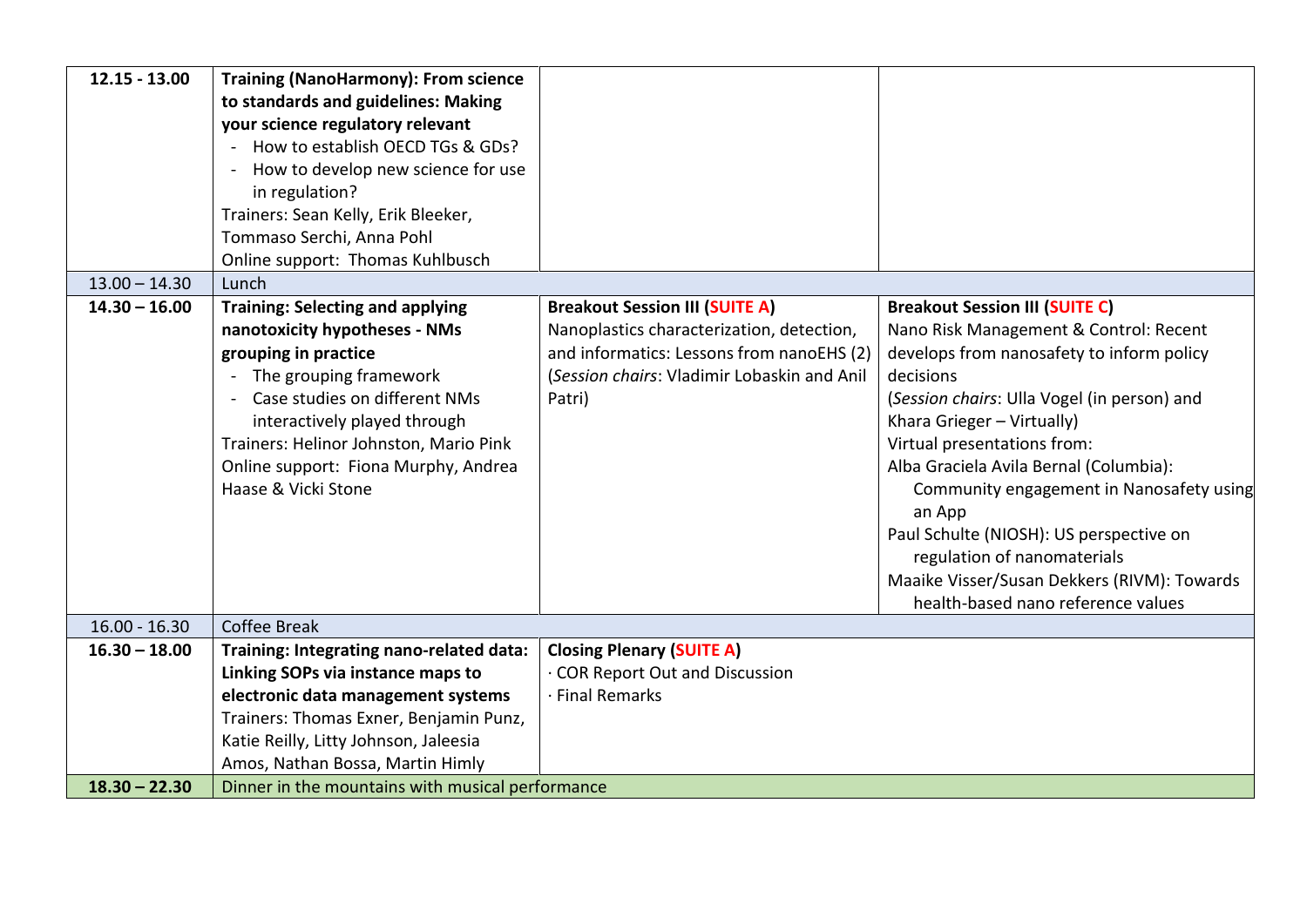| <b>Friday 24th June</b> |                                                    |
|-------------------------|----------------------------------------------------|
|                         | NInChI hands-on 2                                  |
| $09.00 - 11.00$         | <b>Project GAs (in parallel)</b>                   |
| $11.00 - 11.30$         | <b>Coffee Break</b>                                |
| $11.30 - 13.00$         | <b>Project GAs (in parallel)</b>                   |
| 13.00 - 14.00           | Lunch                                              |
| $14.00 - 16.00$         | <b>Project GAs (in parallel)</b>                   |
| $16.00 - 16.30$         | <b>Coffee Break</b>                                |
| $16.30 - late$          | Optional sightseeing trip and dinner (self-funded) |

# **List of Poster presentations**

**Posters 1-36** are listed under the Poster pitches

#### **NanoHarmony Test Guideline Series**

- 37 The EU project NanoHarmony Towards harmonized test methods for nanomaterials. Elisabeth Heunisch (Federal Institute for Occupational Safety and Health, BAuA)
- 38 From science to standards and guidelines: Making your science regulatory relevant. Eric Bleeker (National Institute for Public Health and the Environment, RIVM)
- 39 NanoHarmony: Improving the OECD Test Guidelines Process. Eric Bleeker (National Institute for Public Health and the Environment)
- 40 Towards a Guidance Document for identification and quantification of the surface chemistry and coatings on nano- and microscale materials Jakob Klenø Nøjgaard (National Research Center for the Working Environment)
- 41 On the road towards a Guidance Document for determination of the solubility and dissolution rates of nanomaterials in water and biologically relevant media. Keld Alstrup Jensen (National Research Centre for the Working Environment)
- 42 Development of an OECD Test Guideline for the dustiness testing of manufactured nanomaterials. Anna Pohl (Federal Institute for Occupational Safety and Health, (BAuA)
- 43 Development of two OECD Guidance Documents for nanomaterials dustiness data applicability: exposure assessment and ATEX safety. Carla Ribalta (National Research Centre for the Working Environment, NRCWE)
- 44 Development of a Guidance Document for testing the abiotic transformation of Nanomaterials in Environmental Media. Lucie Stetten (University of Vienna)
- 45 Development of a new Guidance Document on the determination of concentrations of nanoparticles in biological samples for (eco)toxicity studies A systematic review of single particle ICP-MS. Adam Laycock (UK Health Security Agency)
- 46 Applicability of the key event based OECD TG 442D for in vitro skin sensitization testing of nanomaterials. Christian Kropf (Federal Office of Public Health FOPH)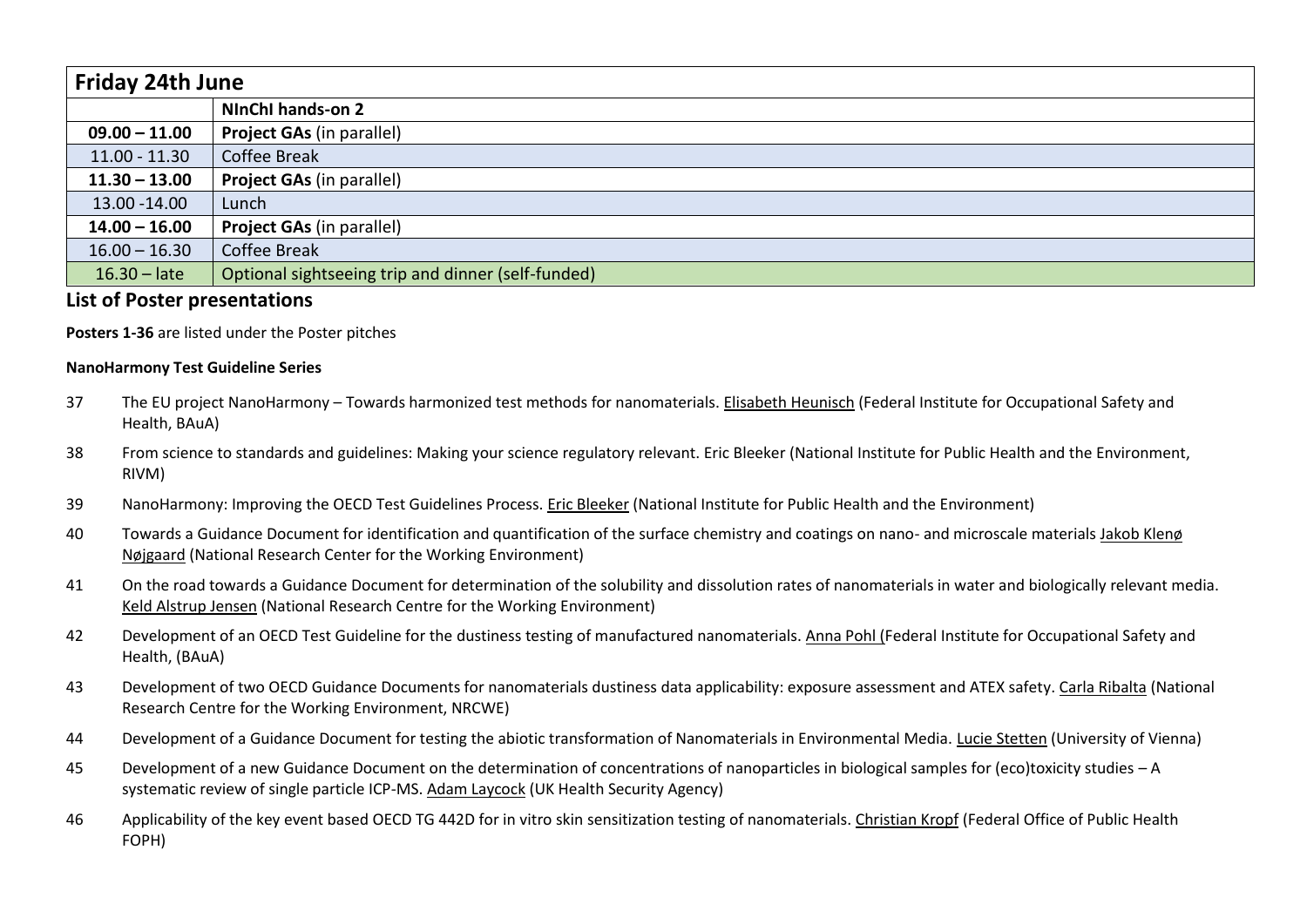- Nanomaterial Toxicokinetics: Supporting OECD Test Guideline Development. Ilse Gosens (National Institute for Public Health and the Environment, RIVM)
- Integrated In Vitro Approach for Intestinal Fate of Orally Ingested Nanomaterials. Cristina Andreoli (ISTITUTO SUPERIORE DI SANITA)
- Scientific basis for adapting technical guidelines for nanomaterials testing: the case of the OECD Test Guidelines with algae, daphnia and fish. Susana Loureiro (University of Aveiro)
- Gov4Nano Task 2.8 Studies on bioaccumulation of nanomaterials in fish. Judit Kalman (National Institute for Agricultural and Food Research and Technology)
- Scoping Review on the Scientific Basis for New Guidance on the Determination of Bioaccumulation Potential of Manufactured Nanomaterials. Richard. D. Handy (University of Plymouth)

#### **Track 1 Posters – Hazard, Exposure and SSbD**

- Production and Characterisation of Ni/SiC nanocomposite coatings through a novel U/S assisted Electroplasting cell. Evangelos Papaioannou (Creative Nano PC)
- Developing Photocatalytic Titanium Dioxide Nanocomposite Coatings. Sophie M. Briffa (University of Malta)
- Dustiness index determination: a tool for a safer by design development of advanced nanomaterials. Sebastien Artous (Univ. Grenoble Alpes, CEA)
- Development of a Safer-by-Design Nano-Structured Tungsten Carbide-Cobalt (nWC-Co) Wear-Resistant Coating. Joséphine Steck (Univ. Grenoble Alpes, CEA)
- Development of a Guidance Document for testing the abiotic transformation of Nanomaterials in Environmental Media. Lucie Stetten (University of Vienna)
- Optimizing the immunologic profile of silica nanoparticles by surface functionalization while retaining its biopharmaceutical carrier function; Implementing instance maps and SOPs for nanomedical innovation. Benjamin Punz (Paris Lodron University of Salzburg)
- Restoration of Antibacterial Activity of Inactive Antibiotics via Combined Treatment with Silver Based Antibacterial Nanomaterials at Non-Toxic Concentrations to Human Cells. Ales Panacek (Palacký University in Olomouc)
- Antimicrobial textiles effective against SARS-CoV-2 functionalized by silver nanoparticles in PVA. Claudia Vineis (National Research Council of Italy)
- Novel Connective Tissue Growth Factor (CTGF)-loaded Alginate and Alginate Sulfate/Polycaprolactone Nanoparticles with Promising Wound Healing Activity. Mia Karam (American University of Beirut)
- An approach towards in vitro-based human toxicity effect factors for the Life Cycle Impact Assessment of inhaled low-solubility particles. Daina Romeo (Empa, Swiss Federal Laboratories for Materials Science and Technology)
- Effects of polystyrene micro- and nanoparticles and their mixtures with pharmaceuticals on modulation of estrogen receptor activity in vitro. Lucija Božičević (Institute for Medical Research and Occupational Health)
- Blood brain barrier permeability of selenium nanoparticles. Nikolina Peranić (Institute for Medical Research and Occupational Health)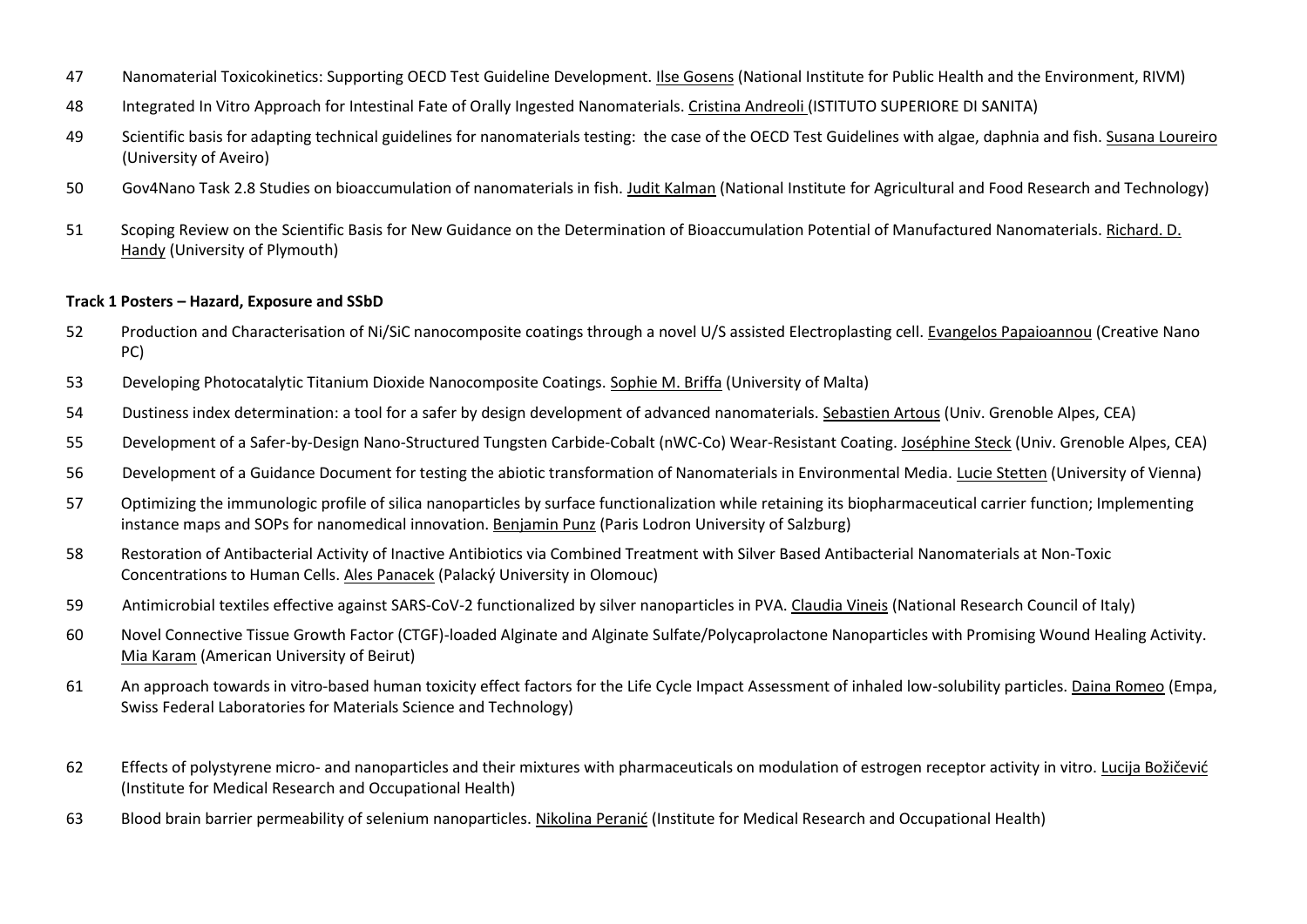- Neurotoxicity of nanomaterials are associated with their biotransformation. Zhiling Guo (University of Birmingham)
- Towards simple, robust, and cost-effective in vitro models for the hazard assessment of nanomaterials. Alberto Katsumiti (GAIKER Technology Centre)
- Aquatic Toxicity Testing and Assessment of Acute Toxicity of Graphene Material Nanoforms to Meet Regulatory Needs. Mona Connolly (Instituto Nacional de sUstainable Investigación y Tecnología Agraria y Alimentaria-Consejo Superior de Investigaciones Científicas, INIC-CIC)
- Next Generation of Microfluidics for a safe and sustainable diagnostics devices. Clemens Wolf (BioNanoNet Forschungsgesellschaft mbH)
- Impedance-based real-time assessment of nanotoxicity in human and fish cells. Håkon Van Ta (University of Bergen)
- Monitoring nanoparticle-induced oxidative stress using cyclic voltammetry and fluorescence-based assays. Ivan Rios-Mondragon (University of Bergen)
- Development of vascular models to study the transport and effect of nanomaterials. Ivan Rios-Mondragón (University of Bergen)
- Assessment of nanoparticle-induced oxidative stress using cyclic voltammetry and the convolution technique. Emil Cimpan (Western Norway University of Applied Sciences)
- Assessing the mechanisms associated with the potential genotoxic effects of industrially-relevant multi-component nanomaterials: A comprehensive literature review and in vitro lung cell interactions. Sian R. Brooks (Swansea University)
- Use of lung deposition modelling and dissolution behavior to assist on the selection of nanomaterial testing concentrations for in vitro assays. Ana Candalija (LEITAT Technological Center)
- The Cytotoxic and Genotoxic effects of Carbon Nanotubes on Human Cells In Vitro. Hanna Saarelainen (Finnish Institute of Occupational Health)
- Are silver nanoparticles internalized in dulse (Palmaria palmata) tissues and cells? How far do they go? Monica Quarato (International Iberian Nanotechnology Laboratory-INL)
- Course of lung inflammation and injury caused by nanoparticle inhalation depends on material specific cellular perturbation patterns. Carola Voss / Tobias Stoeger (Helmholtz Zentrum München)
- A highly innovative approach to the Safe by Design paradigm: The SABYDOMA story. Andrew Nelson (University of Leeds)
- Bispyridinium compound screening using phospholipid target sensor elements. Andrew Nelson (University of Leeds)
- Aminoquinoline binding to fluid lipid assemblies depends on NH2-position on quinoline molecule. Andrew Nelson (University of Leeds)
- 80 Improving usability of the existing resources for Safe-by-Design processes. Joséphine Steck (Univ. Grenoble Alpes, CEA)
- Safe-, sUstainable- and Recyclable-by design Polymeric systems: A guidance towardS next generation of plasticS (SURPASS). Simon Clavaguera (Univ. Grenoble Alpes, CEA)
- 82 SusNanoFab: Integrated EU strategy, services and international coordination activities for the promotion of competitive and sustainable nanofabrication industry. Simon Clavaguera (Univ. Grenoble Alpes, CEA)
- Conceptual design of the HARMLESS Decision Support System. Eugene van Someren (TNO)
- Safe-and-Sustainable-by-Design: the HARMLESS framework. Véronique Adam (TEMAS Solutions GmbH)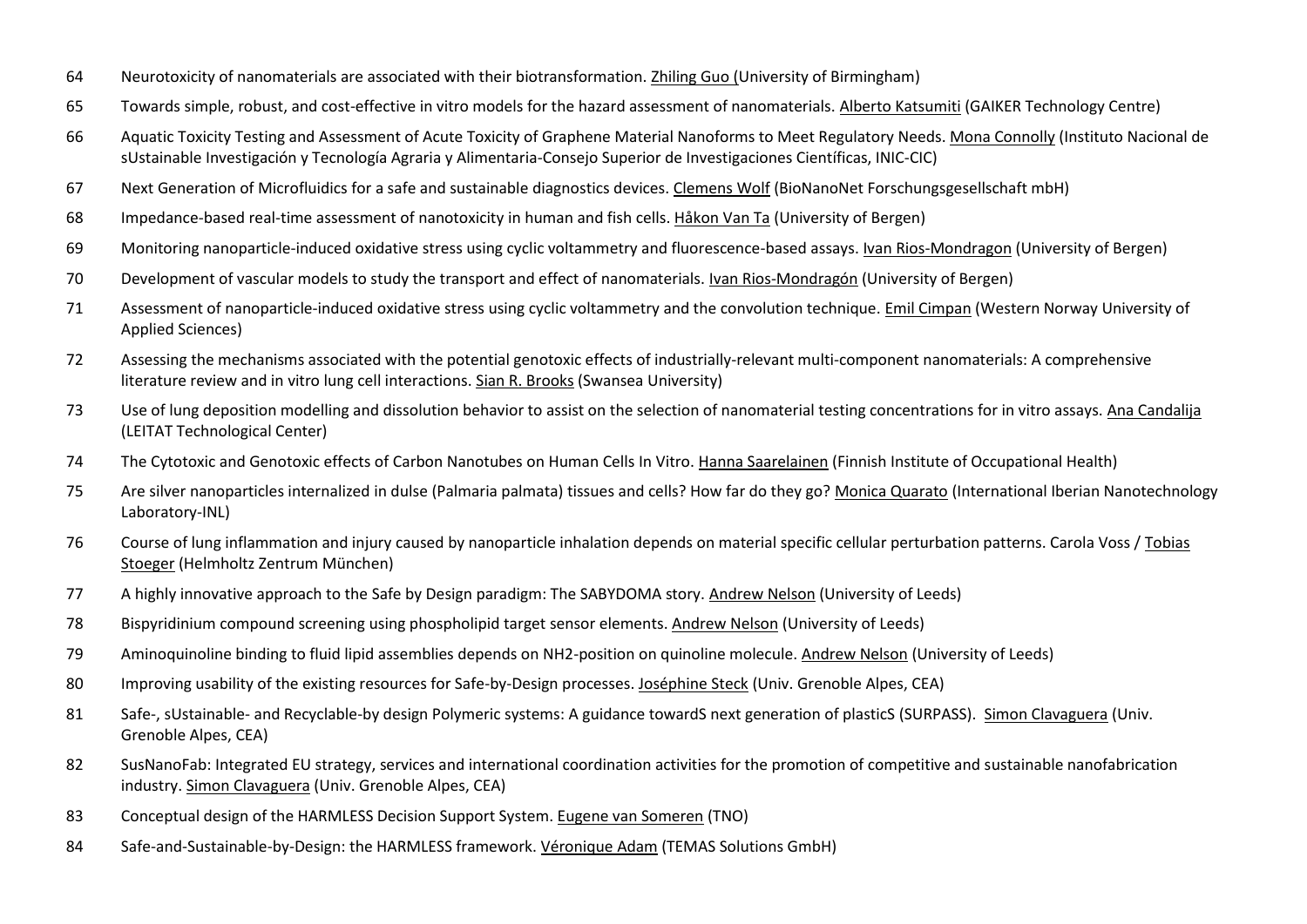- The safe and sustainability assessment integration for innovative nanomaterials. Jesús Ibáñez (ICCRAM Universidad de Burgos)
- Sustainability and cost considerations for Safe by Design (SbD) for the additive manufacturing sector. James Hanlon (Institute of Occupational Medicine, IOM)
- Safety testing in the life cycle of nanotechnology-enabled medical technologies for health (SAFE-N-MEDTECH). Shan Zienolddiny-Narui (National Institute of Occupational Health)
- Risk Governance of Nanomaterials. Mark Morrison (Optimat)
- Organising for the Governance of Nanotechnology-related Risk. Marie-Valentine Florin (EPFL)
- Tool verification processes within the development of the NANORIGO Nanogovernance framework. Gerard Vales (FIOH)
- Nanotechnology Risk Governance Framework (NRGF) adaptation of the IRGC approach. Arto Säämänen (Finnish Institute of Occupational Health)
- **[CUSP](http://www.cusp-research.eu/)** The European Research **C**luster to **U**nderstand the Health Impact**S** of Micro- and Nano**P**lastics. Lesley Tobin (Optimat Ltd.)
- PlasticsFatE: Plastics Fate and Effects in the Human Body. Lesley Tobin (Optimat Ltd.)

#### **Track 2 posters: Nanoinformatics and Data**

- Hydrophobicity and protein-protein interactions in nanoparticle coronas. Vigneshwari K. Annapoorani (University College Dublin)
- Ab-Initio and classical molecular dynamics modeling of bio-nano interface. Alexander Lyubartsev (Stockholm University)
- Multiscale modelling of protein adsorption and competitive binding onto PEG-grafted gold and silver nanoparticles. Julia Subbotina (University College Dublin)
- Variation in hydrophobicity for protein-nano complexes. Sutapa Dutta (University College Dublin)
- Molecular Dynamics and Metadynamics Simulations of Protein in Aqueous Solution. Vangelis Harmandaris (Computation-based Science and Technology Research Center)
- Shifting classical QSAR/QSPR paradigm for nanomaterials through predicting system-dependent properties from the system characteristics Case studies. Ewelina Wyrzykowska (QSAR Lab Ltd.)
- Application of machine learning modeling for prediction zeta potential of metal oxide nanoparticles. Mateusz Balicki (QSAR Lab Ltd.)
- Subgraph NanoFingerprint for modelling metal oxide nanoparticles based on connected atoms exploration. Francesc Serratosa (Universitat Rovira i Virgili)
- Interactions of graphene oxide and tannic acid: impacts on toxicity and computational modelling. Romana Petry (Federal University of ABC)
- Could solubility of nano metal oxides be computed in silico? Michał Kałapus (University of Gdansk)
- New descriptor to quantify the number, nature and specific reactivity (Oxidative Turnover Frequency) of surface reactive sites for nanomaterials evaluation, grouping and dose metrics. Miguel A. Bañares (Insituto de Catalisis y Petroleoquimica)